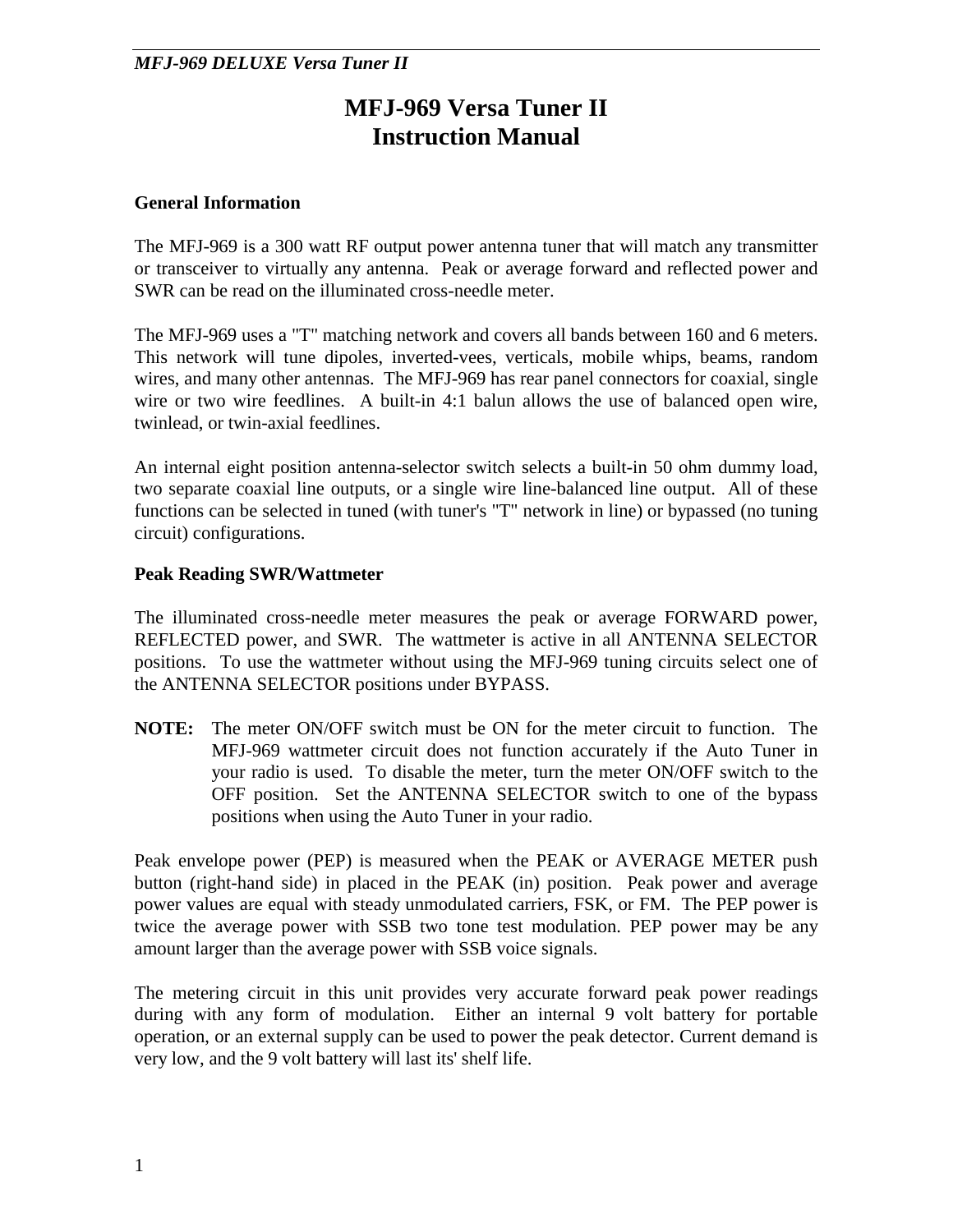The 9 volt battery has one disadvantage, it limits meter accuracy at power levels over 250 watts. The 9 volt battery is disconnected when an external supply is used. An external supply of 11 to 18 volts will permit use of the wattmeter above 250 watts.

The meter's full scale forward and reflected power range is controlled by the left-hand METER switch. If your transmitter runs more than 30 watts of output power, set this switch to 300W (in position). If your transmitter has less than 30 watts of output, set this switch to the 30W switch position (out).

Forward power is displayed on the left-hand FORWARD meter scale. This scale is calibrated from 0 to 300 watts and is read directly in the 300 watt position. Each picket (scale mark) represents 25 watts between 300 and 100 watts, 10 watts between 100 and 10 watts, and has a single 5 watt picket below 10.

In the 30W position the forward power scale must be divided by 10. Each picket represents 1/2 watt below 1 watt, 1 watt from 1 to 10 watts, and 2.5 watts from 10 to 30 watts.

Reflected power is read on the right-hand REFLECTED meter scale. This scale indicates 60 watts full scale when the 300W forward power sensitivity is selected, and 6 watts full scale when the 30W power sensitivity is selected. This scale has a picket every 5 watts above 10 watts and at each watt below 10 watts.

The reflected scale is also divided by 10 when using the 30W switch position.

When trying to measure power with a less than perfect match, the reflected power should be *subtracted* from the forward power readings. The SWR is read directly from eleven red SWR curves that range from 1:1 to infinity. SWR is measured by observing the point where the forward and reflected power needles cross. The SWR is indicated by the red curve closest to the needle crossing point. No cumbersome or time consuming SWR sensitivity adjustments are required with this meter.

The wattmeter has an internal lamp that backlights the meter scale. The meter  $ON / OFF$ switch turns the meter lamp off and on and disables or enables the meter circuit. The lamp circuit requires power from an external 12 Vdc source, such as the optional MFJ-1312B power supply. The external supply will also supply power for the peak power detector.

## **The rear panel jack accepts a 2.1 mm coaxial plug with a positive center pin polarity. Antenna Selector**

The ANTENNA SELECTOR switch has eight positions. From counter-clockwise to clockwise the positions are: DUMMY LOAD, BALANCED or SINGLE WIRE LINE, COAX 1, and COAX 2 with the tuner matching circuits in line, and the reverse sequence from COAX 2 back to DUMMY LOAD with the antenna tuning circuits bypassed.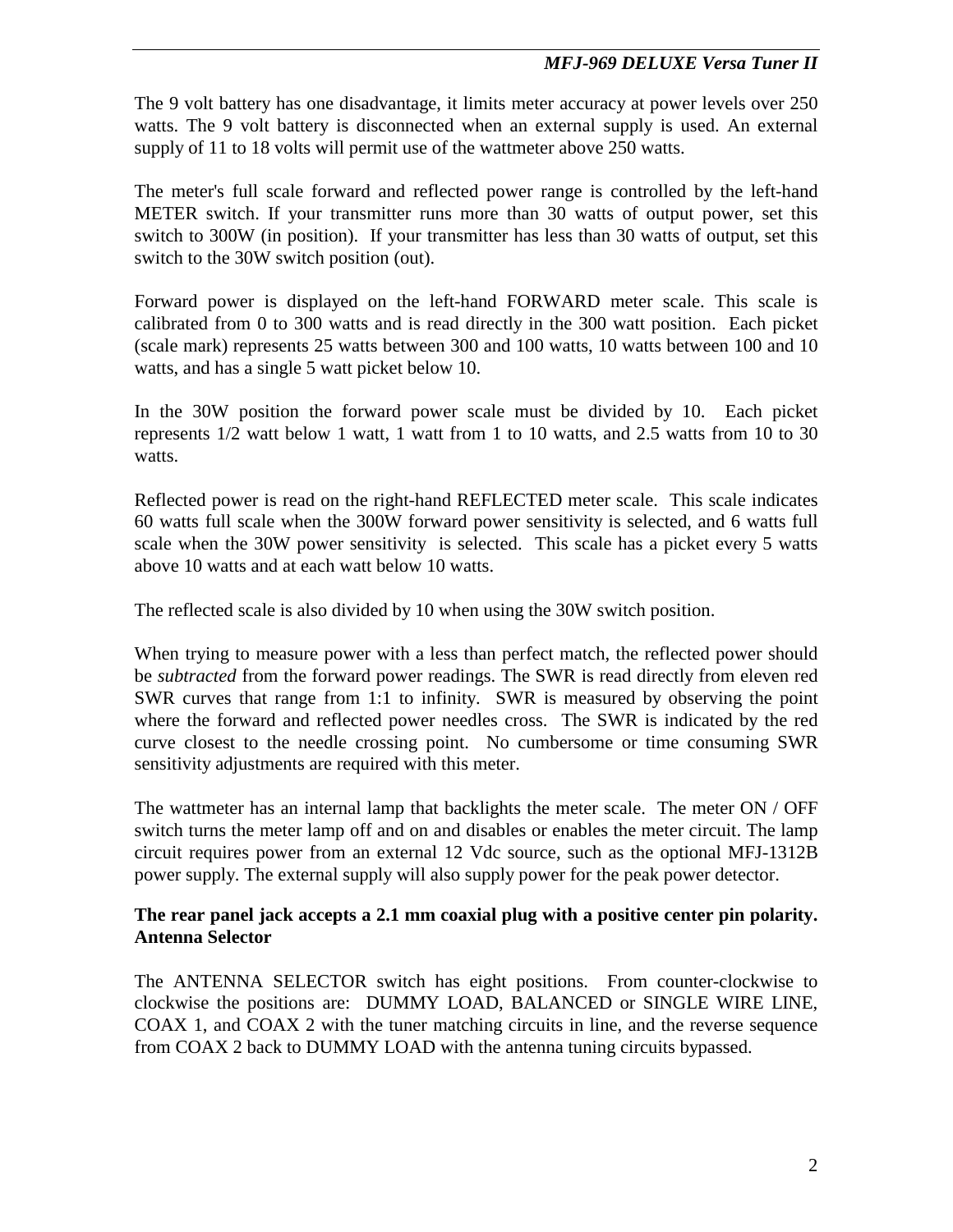## **Dummy Load**

The MFJ-969 has a built-in 50 ohm dummy load. The internal load will dissipate 300 watts for 30 seconds, or 100 watts for 90 seconds. Power levels above 100 watts require a three minute cooling off period between transmissions. The load will operate continuously at power levels of 25 watts or less.



## **Installation**

- 1. To install a 9 volt battery, remove the access panel located on the bottom of the unit. The battery will slide into a holder located on the inside of the panel. Connect the battery snap to battery and reinstall the access panel.
- 2. Locate the tuner in a convenient location at the operating position. Avoid placing the tuner near microphones, speech processors, computers, TNC's or other RF sensitive devices.

WARNING: If random wire or balanced feeders are connected directly to this tuner, *position the tuner so the rear panel terminals can not be accidentally contacted by persons or conductors. When transmitting with random wire or balanced lines, the rear panel feed-through insulators can operate with high RF voltages. These voltages may cause serious RF burns. These high RF voltages may also damage anything contacting or within a half inch of the terminals.* 

- 3. Install the MFJ-969 between the transmitter and antenna. Use a 50 ohm coaxial cable to connect the transmitter or transceiver to the SO-239 (UHF female) labeled TRANSMITTER on the back of the tuner.
- 4. Coaxial feedlines attach to the SO-239 (UHF female) connectors labeled COAX 1 and COAX 2.
- 5. A random wire (longwire) antenna may be connected to the five-way binding post marked WIRE. See the ANTENNA HINTS section for detailed suggestions on bringing a single wire feeder into the operating position.
- 6. A balanced feedline (twin lead, open wire, or twin-axial line) may be connected to the two binding posts marked BALANCED LINE. Connect a jumper wire from the WIRE binding post, as indicated by the dotted line on the MFJ-969, to one of the BALANCED LINE posts. This connection activates the internal 4:1 balun.
- **NOTE:** Do not connect wire and balanced antenna's to the MFJ-969 at the same time, unless you want to apply power to both antennas at the same time. If a longwire or single wire feeder is used, be sure to remove the WIRE to BALANCED LINE jumper connection.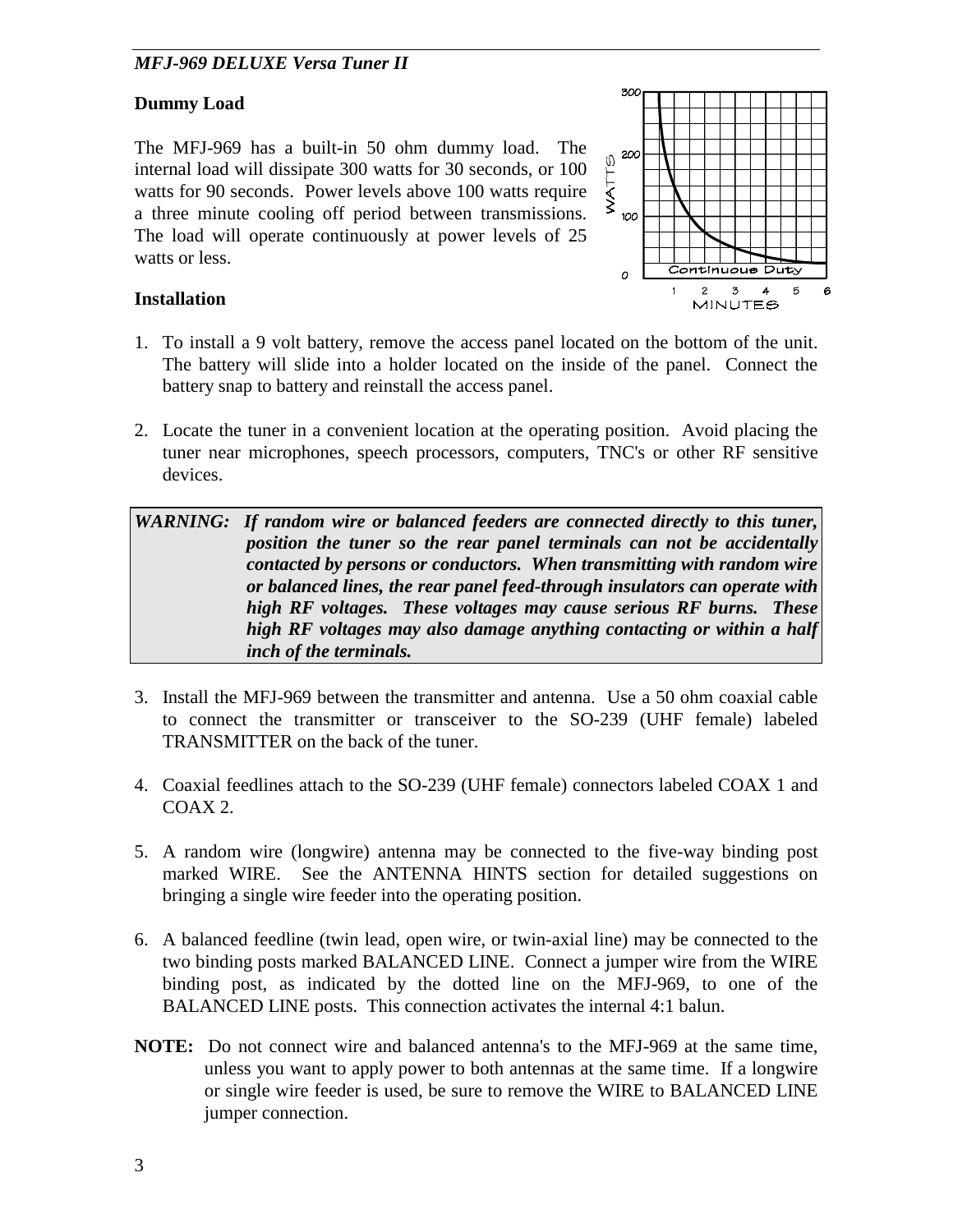#### **Using The MFJ-969**

#### **CAUTION: Never change the ANTENNA selector switch position while transmitting! Never apply more than 300 Watts to the MFJ-969!**

In any conventional "T" network tuner, maximum power handling and the smoothest tuning occurs when the capacitance in the network is as large as possible. In this tuner the TRANSMITTER and ANTENNA controls have maximum capacitance at position 0 (fully meshed), and minimum capacitance at position 10 (fully open). Be sure to use the highest possible capacitance for each band. This will provide the smoothest tuning, highest efficiency, and greatest power handling capability. The chart in the tuning instructions shows typical capacitor settings that can be used for each amateur band.

The ROLLER INDUCTOR in the MFJ-969 has maximum inductance in the full counterclockwise position (at the highest number, around 117), and minimum inductance in the full clockwise rotation (at the lowest number, 000). The counter is reset by turning the inductor knob to the full counter clockwise position, and pushing a small pointed object into the hole to the right of the turns counter. This will reset the counter to zero.

Less inductance is required as frequency is increased. If too little inductance is used, the tuner may not match the load properly. If too much inductance is used, the tuner will be "touchy" and power handling will be compromised. The chart in the tuning instructions shows typical ROLLER INDUCTOR settings for each amateur band.

- **NOTE:** If your transmitter uses an adjustable output circuit it must be properly tuned into a 50 ohm load at the operating frequency. Proper tuning can be accomplished by placing the ANTENNA SELECTOR switch in the fully clockwise **BYPASS** DUMMY LOAD position. Adjust the transmitter according to the manufacturer's instructions into the 50 ohm dummy load *before* adjusting the tuner.
- **NOTE:** The MFJ Air Core Roller Inductor is designed with an exclusive Self-Resonance Killer that keeps potentially damaging self-resonances away from your operating frequency. This feature is switched in and out of the circuit wiht a built-in switch in the roller. Therefore as you turn the roller up and down, you may feel a bump. This is normal and you should not be alarmed.

Most modern solid state transceivers do not require adjustments. If the transceiver has a built in antenna tuner, be sure it is turned off or disabled.

After properly preparing the transmitter, place the MFJ-969 ANTENNA SELECTOR switch in the desired antenna position in the BYPASS area. If the SWR is low (very little or no reflected power), the tuner can be left in this position.

If the SWR is higher than desired, place the ANTENNA SELECTOR switch in the proper TUNED area that selects the desired antenna. Adjust the tuner as described below to obtain the best SWR. Do NOT change the transmitter's tuning (plate) or loading (antenna) controls until after the tuner has been fully adjusted. The transmitter can be "touched up" (if necessary) *after* the MFJ-969 is fully tuned.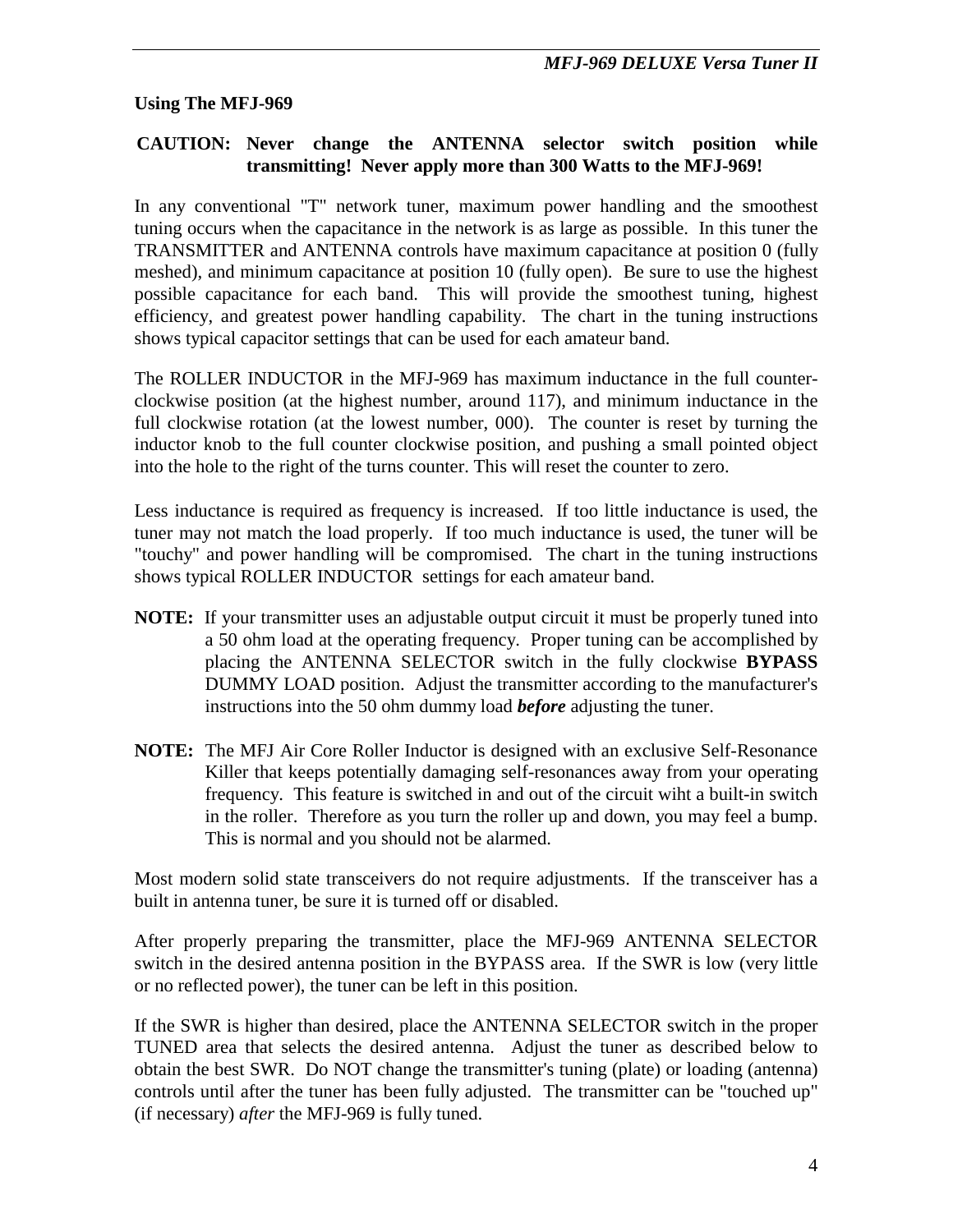## **Adjustment Procedure**

**When using the MFJ-969 in receive only applications**, adjust the MFJ-969 for the highest "S" meter or signal level. The Tuning Chart can be used as a starting reference.

**To use the MFJ-969 for transmitting,** follow the steps below:

- 1. Select the 30W (out) METER switch scale. Place the PEAK AVG button in the AVG (out) position. Turn the transmitter's power control fully down.
- 2. Position the TRANSMITTER and ANTENNA controls and the INDUCTOR SELECTOR switch in the bottom Tuning Chart position for the operating frequency.

| Freq. MHz | <b>Transmitter</b> | <b>Antenna</b> | <b>Inductor</b> |
|-----------|--------------------|----------------|-----------------|
| 1.8       |                    |                | 33              |
| 1.9       |                    |                | 41              |
| 2.0       |                    | 1              | 47              |
| 3.6       |                    |                | 91              |
| 3.9       | 2                  | $\overline{2}$ | 93              |
| 7.15      | $4 - 1/2$          | $4 - 1/2$      | 107             |
| 10.15     | 6                  | 6              | 112             |
| 14.15     | $6 - 1/2$          | $6 - 1/2$      | 116             |
| 18.2      |                    | 7              | 118             |
| 21.1      | 8                  | 8              | 119             |
| 24.9      | $8 - 1/2$          | $8 - 1/2$      | 119             |
| 28.5      | 9                  | 9              | 121             |
| 50.2      | $9 - 1/2$          | $9 - 1/2$      | 123             |

#### **Tuning Chart**

- 3. Apply just enough power on CW (or AM / FM / RTTY) to obtain noticeable deflection on the reflected power meter.
- 4. Carefully adjust the ROLLER INDUCTOR and ANTENNA controls for the lowest reflected power.
- **NOTE:** These controls interact. Adjust the ROLLER INDUCTOR for minimum SWR, then adjust the ANTENNA control for minimum SWR. Go back and forth between these adjustments as many times as required until the lowest reflected power (best SWR) is obtained.
- 5. If a perfect or very low SWR can not be obtained, try moving the TRANSMITTER control to a slightly higher setting. Repeat from Step 3.
- **NOTE:** *Always use the lowest setting of the* TRANSMITTER *control that allows a match.* The widest *matching range* occurs at higher numerical settings of the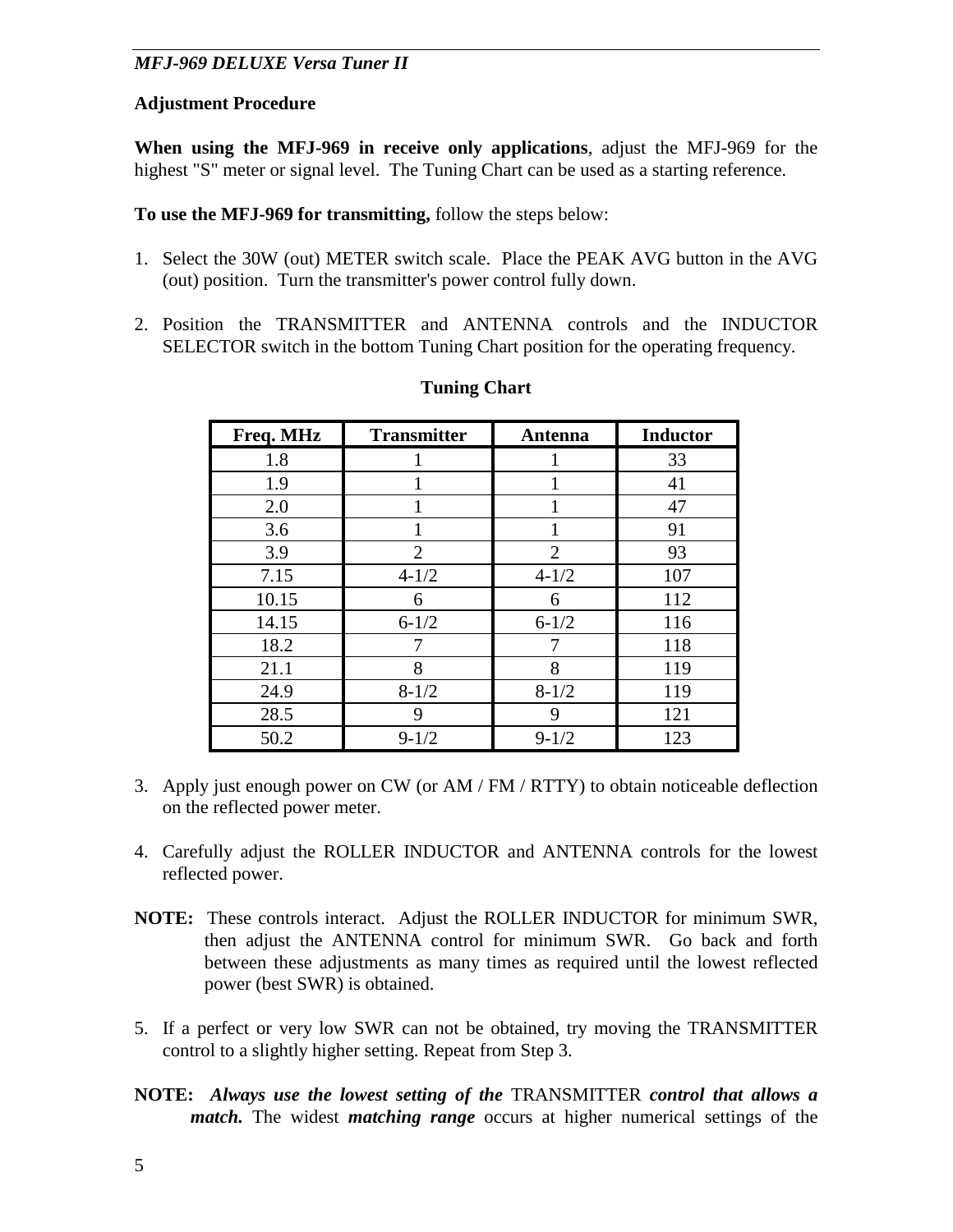TRANSMITTER control, but *power handling and efficiency* are reduced. (It is normal for the TRANSMITTER setting to advance as operating frequency is increased.)

6. Increase the transmitter power until the Forward power level is full scale (30 watts) and observe the reflected power or SWR. If the reflected power and SWR are not satisfactory, adjust the ANTENNA and INDUCTOR controls again.

**NOTE:** If your transmitter can not reach 30 watts, set it to the maximum power available.

7. After a low SWR is obtained, the transmitter power may be increased to any value up to 300 watts carrier or 300 watts PEP.

Your DELUXE VERSA TUNER II will reduce the SWR of most antenna systems to 1:1. In a few rare cases, a perfect 1:1 SWR may not be obtainable. If this is the case, the length of the antenna or the feedline can be changed slightly until a low SWR can be obtained. See the antenna hints section.

#### **In Case Of Difficulty**

If this tuner **fails to tune,** please double check all connections and follow the tuning procedures again. Be sure you are using enough inductance (a higher ROLLER INDUCTOR number) and have the capacitors open far enough (a higher front panel number).

If this tuner **arcs** at the rated power levels, please double check all connections and follow the tuning procedures again. Be sure you are using the largest amount of capacitance and lowest amount of inductance (lowest ROLLER INDUCTOR, TRANSMITTER and ANTENNA numerical setting possible) that allows the load to be matched on the operating frequency.

**NOTE:** If this tuner arcs when operating on the 160 meter band, it may be necessary to reduce transmitter output power. Power handling is the lowest on 160, and when the load is a low resistance with capacitive reactance.

If you are still unsuccessful, but the tuner does adjust and operate when switched to the TUNED DUMMY LOAD position or another antenna, please read the Antenna Hints text.

## **Grounding Hints**

To minimize RFI, single wire feedlines (such as used with Windom or longwire antennas) should be kept away from other wiring. Radiation will be minimized if the single wire feeder runs parallel and reasonably close to the wire that connects the tuner to the outdoor ground. The antenna feed wire should be adequately insulated to prevent arcing or accidental contact.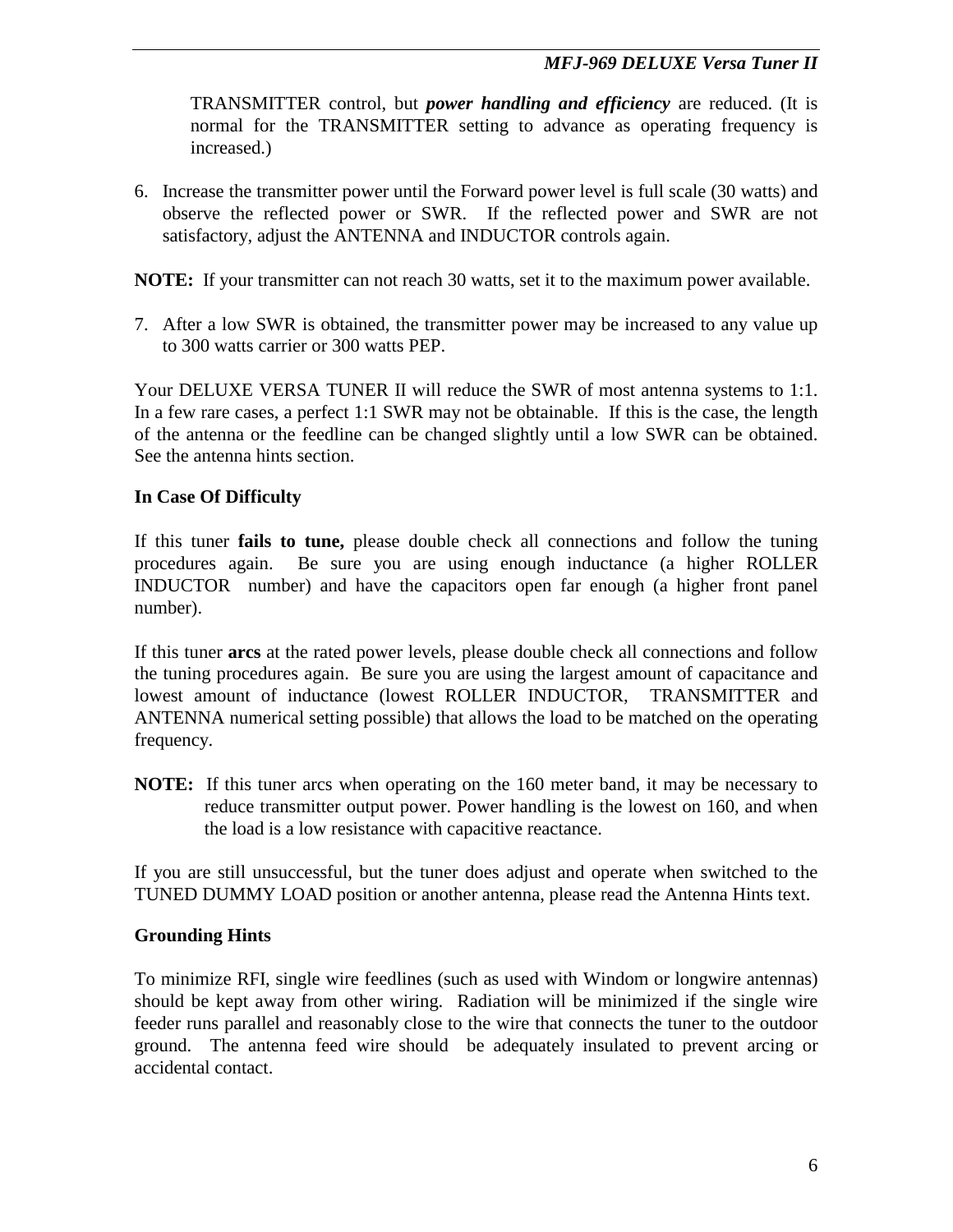For safety, please use both dc and RF grounds. It is particularly important to have a good RF ground while using a single wire feeder. When using a single wire feeder, the tuner needs something to "push" against in order to force current into a single wire feedline. If a good RF ground is not available, RF will usually find it's way back into the power line (RFI), transmitter audio circuits (RF feedback), or the operator (RF burns).

Water pipes and ground rods provide good dc and ac safety grounds, but they are often inadequate for RF grounding because they are single conductors. RF grounds work much better when "spread out" over a large area with multiple connections directly to the equipment ground point. Water pipes, heating ducts, and fences may work (especially if they are all connected together with jumper wires), but the best RF grounds are radial systems or multi-wire counterpoises that provide large low resistance surfaces for RF energy. Ground rods by themselves are almost useless for dependable RF grounding.

RF and lightning travels on the surface of conductors. Braided or woven conductors have high surface resistance to lightning and RF. Ground leads for RF and lightning should have wide *smooth* surfaces. Avoid the use of woven or braided conductors in RF and lightning grounds unless the lead needs to be flexible.

## **Antenna Hints**

*WARNING: For operator safety a good outside earth ground or water pipe ground should ALWAYS be installed and connected to the case of the MFJ-969. Make certain the safety ground also connects to the transmitter and other station accessories. A wing nut post marked GROUND is provided for ground connection(s).* 

## **Location**

For the best performance, an end-fed longwire wire antenna should be at least one quarterwavelength long at the operating frequency. Horizontal antennas should be at least a half wave long and high and clear of surrounding objects. While good RF grounds help the signal in almost any transmitting installation, it is extremely important to have good RF grounds with long wire or other Marconi antennas.

## **Matching Problems**

Most matching problems occur when the antenna system presents an extremely high impedance to the tuner. When the antenna impedance is much lower than the feedline impedance, an *odd quarter-wavelength* feedline converts the low antenna impedance to a very high impedance at the tuner. A similar problem occurs if the antenna has an extremely high impedance and the transmission line is a multiple of a half-wavelength. The half-wavelength line *repeats* the very high antenna impedance at the tuner. Incorrect feedline and antenna lengths can make an antenna system very difficult or impossible to tune.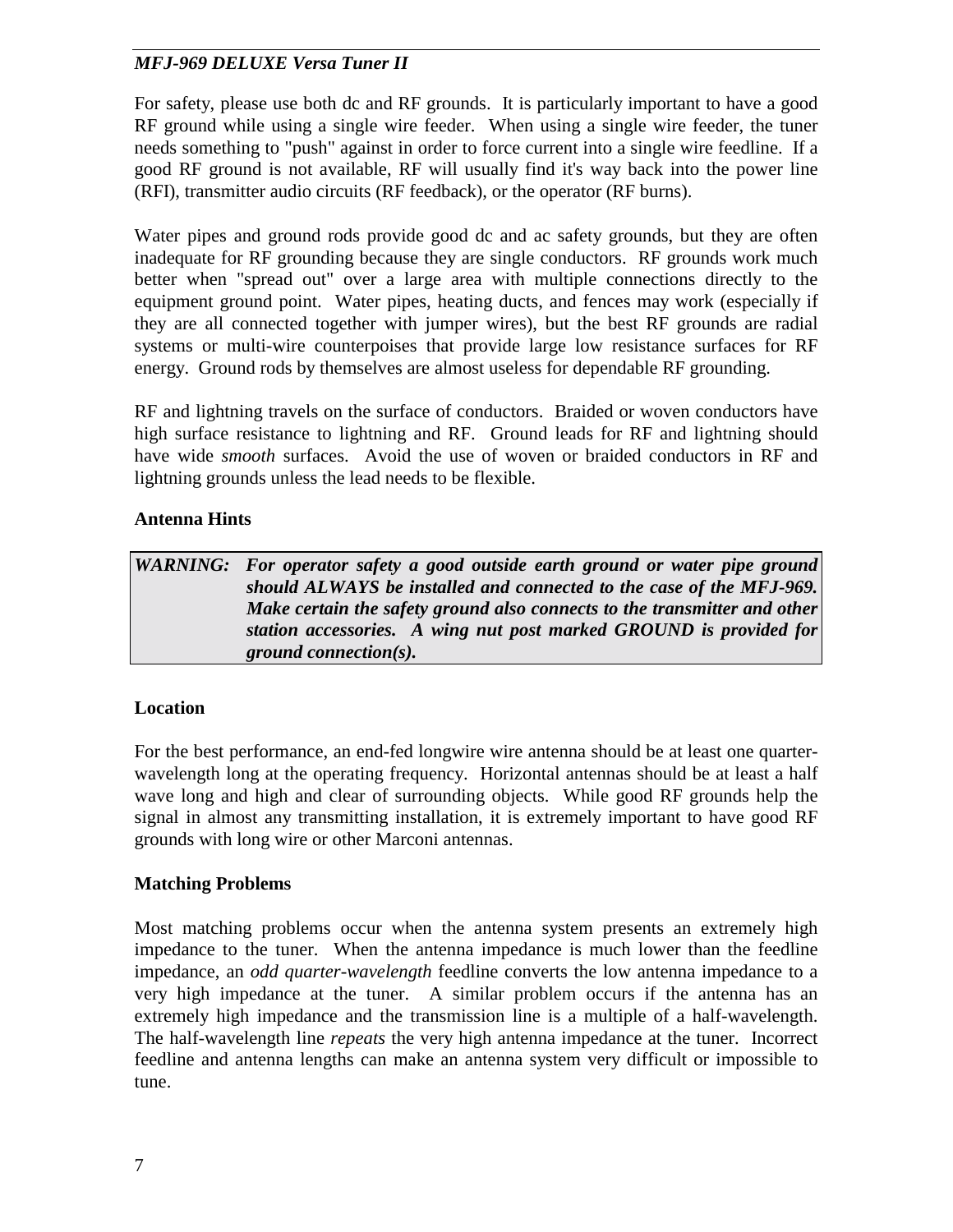This problem often occurs on 80 meters if an odd quarter-wave (60 to 70 foot) open wire line is used to feed a half-wave (100 to 140 foot) dipole. The odd quarter-wave line transforms the dipole's low impedance to over three thousand ohms at the tuner. This is because the mismatched feedline is an *odd multiple* of 1/4 wavelength long. The line *inverts* (or teeter-totters) the antenna impedance.

A problem also occurs on 40 meters with this antenna example. The feedline is now a multiple of a half-wave (60 to 70 foot) and connects to a full-wave high impedance antenna (100 to 140 foot). The half-wave line repeats the high antenna impedance at the tuner. The antenna system looks like several thousand ohms at the tuner on 40 meters.

The following suggestions will reduce the difficulty in matching an antenna with a tuner:

- 1. Never center feed a half-wave multi-band antenna with a high impedance feedline that is close to an odd multiple of a quarter-wave long.
- 2. Never center feed a full-wave antenna with any feedline close to a multiple of a halfwave long.
- 3. If a tuner will not tune a multi-band antenna, add or subtract 1/8 wave of feedline (for the band that won't tune) and try again.
- 4. Never try to load a G5RV or center fed dipole on a band below the half-wave design frequency. If you want to operate an 80 meter antenna on 160 meters, feed either or both conductors as a longwire against the station ground.

 To avoid problems matching or feeding any dipole antenna with high impedance lines, keep the lines around these lengths. The *worst possible* line lengths are shown in brackets:

|  | 160 meter dipole; 35-60, 170-195 or 210-235 feet.                                  | (Avoid 130, 260 ft)     |
|--|------------------------------------------------------------------------------------|-------------------------|
|  | 80 meter dipole; 34-40, 90-102 or 160-172 feet.                                    | (Avoid 66, 135, 190 ft) |
|  | 40 meter dipole; 42-52, 73-83, 112-123 or 145-155 feet. (Avoid 32, 64, 96, 128 ft) |                         |

Some trimming or adding of line may be necessary to accommodate higher bands.

*WARNING: To avoid problems, a dipole antenna should be a full half-wave on the lowest band. On 160 meters, an 80 or 40 meter antenna fed the normal way will be extremely reactive with only a few ohms of feedpoint resistance. Trying to load an 80 meter (or higher frequency) antenna on 160 meters can be a disaster for both your signal and the tuner. The best way to operate 160 with an 80 or 40 meter antenna is to load either or both feedline wires (in parallel) as a longwire. The antenna will act like a "T" antenna worked against the station ground.*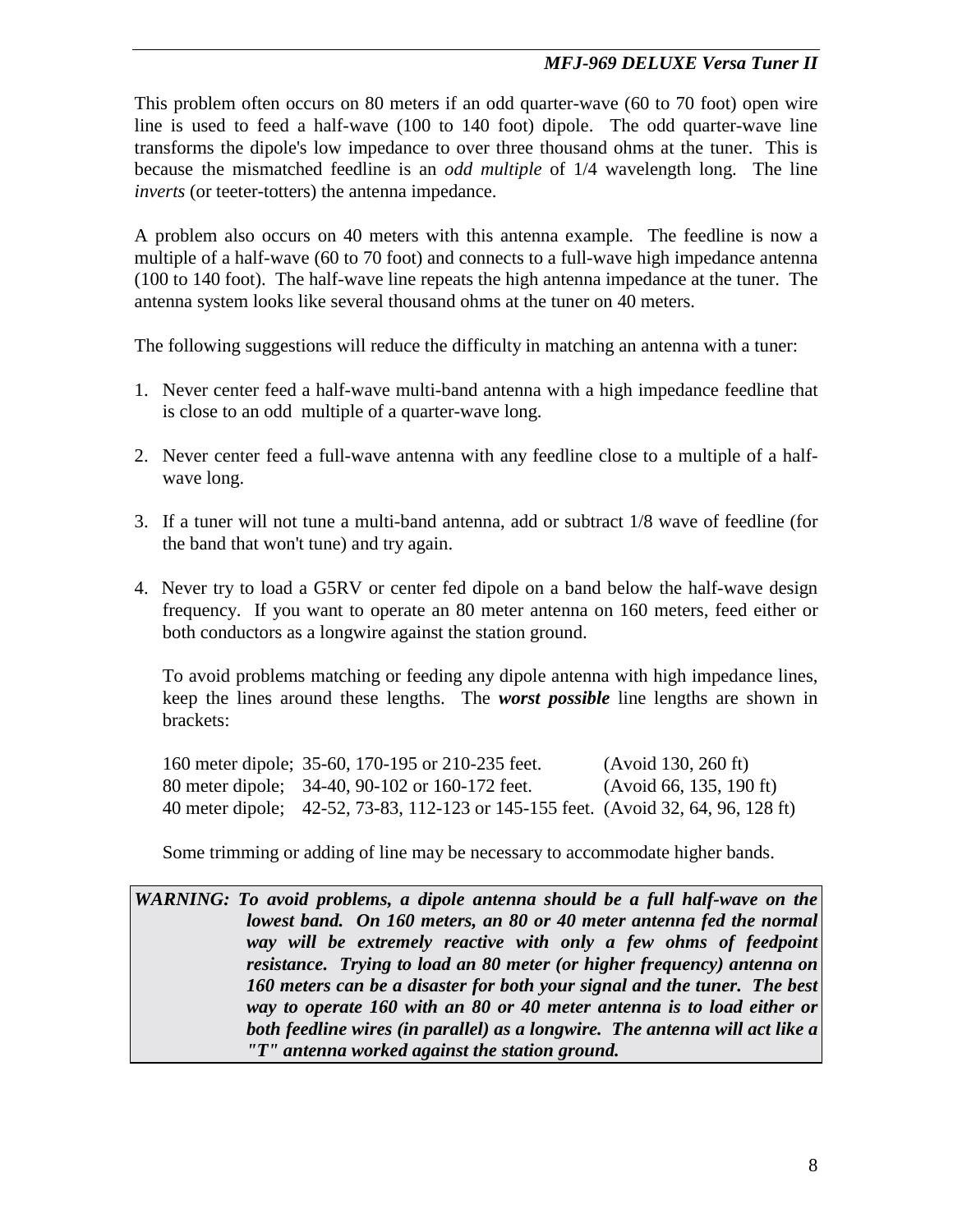## **Technical Assistance**

If you have any problem with this unit first check the appropriate section of this manual. If the manual does not reference your problem or your problem is not solved by reading the manual, you may call *MFJ Technical Service* at **662-323-0549** or the *MFJ Factory* at **662- 323-5869**. You will be best helped if you have your unit, manual and all information on your station handy so you can answer any questions the technicians may ask.

You can also send questions by mail to MFJ Enterprises, Inc., 300 Industrial Park Road, Starkville, MS 39759; by Facsimile (FAX) to 662-323-6551; or by email to techinfo@mfjenterprises.com. Send a complete description of your problem, an explanation of exactly how you are using your unit, and a complete description of your station.